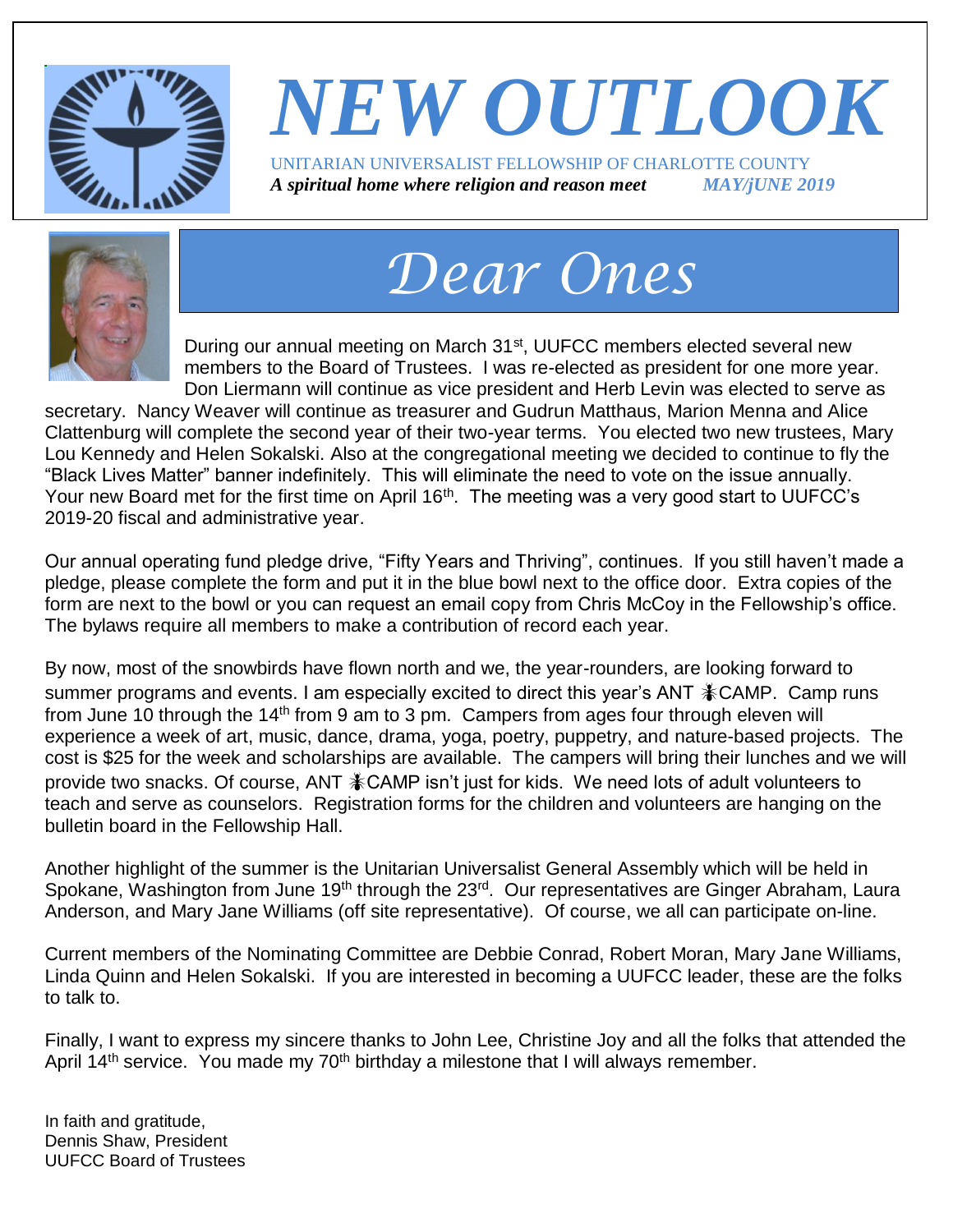*Many Paths…*

#### **Sundays**

**9:15 a.m.** Conversation Among Friends **10:30 a.m.** – Worship Service Coffee Hour following Worship Potluck Lunch on first Sunday

### **Meditation and Buddhist Discussion Group**

#### **Thursday nights, 5 - 6:00 pm**

Each evening we begin with a discussion and end with a period of meditation. All are welcome to attend.

### *Sunday Services*

#### *May June*

#### **May 5 - "Humor, Humility, and Joy: Letting Laughter Loose"**

#### Dr. Frances Auld

Everyone has heard that "Laughter is the best medicine." What can laughter do for our brains, our immune system, and our outlook on life? We won't find out until we have the humility to chuckle at ourselves.

#### **May 12 - "The Gospel of Inclusion"**

Rev. Allison Farnum

We will revel in the good news of our Universalist ancestors and the good news we can continue to live into the gospel of inclusion! We will also make space to honor mother forces in our lives and how to mother a more inclusive world into being. Rev. Allison Farnum is the minister at our sister congregation, the Unitarian Universalist Church of Fort Myers, where she has proudly served since 2008.

#### **May 19 - "Shall We Take a Closer Look?"**

#### The Reverend Margaret L. Beard

At the 1985 UUA General Assembly representatives from our congregations voted to affirm our Unitarian Universalist Principles. They are not a creed but a consensual statement of values and goals on which we can generally agree. Let us look at some other ways to explore them that will allow us to mine deeper meaning.

**May 26 –** The speaker will be Vielka Wambold, president of the Charlotte County Democratic Hispanic Caucus of Florida. She has been active in protests at the Homestead Detention Center, the first for profit center of its kind, where thousands of immigrant children are being held.



#### **June 2 - "Fostering the Next Generation of Environmental Stewards"** Becky Facer of CHEC

Environmentalist Baba Dioum said ""In the end, we will conserve only what we love; we will love only what we understand, and we will understand only what we are taught." What are we teaching the youth of today to value?

#### **June 9 - "From Strangers to Friends"** Samara Michaelson

Transforming ourselves from strangers, "a person whom one does not know" to friends "one with whom we have a bond of mutual affection" is a joyous and spiritual practice, yet sometimes we just don't know how, or we're shy, or

(fill in your own obstacle!). Let us enhance our friendships here together.

#### **June 16 - What I Learned at ANT CAMP** Dennis Shaw

The focus will be on the previous week's ANT CAMP (June 10 - 14). Both children and adults will share the highlights of UUFCC's fourth annual children's art and nature week. Elements of the service will include stories, poetry, art, dance, yoga, music, nature projects and maybe a puppet or two. Come and celebrate!

#### **June 23 - "Initial Dispatches from 'The Power of We' "**

#### The Reverend Margaret L. Beard

On this final Sunday of our UUA General Assembly held in Spokane, WA we will focus on "The Power of We"**.** The closing worship service at GA will be 3 hours after most services on the east coast so live streaming of that event will not be possible. However, from the world of serving as an off-site delegate, there will be news to share about what happened and what might be possible in our shared future.

**June 30 –** The speaker will be Maria Lara of the Hispanic American Council of Charlotte County. She is a local lawyer who specializes in immigration issues.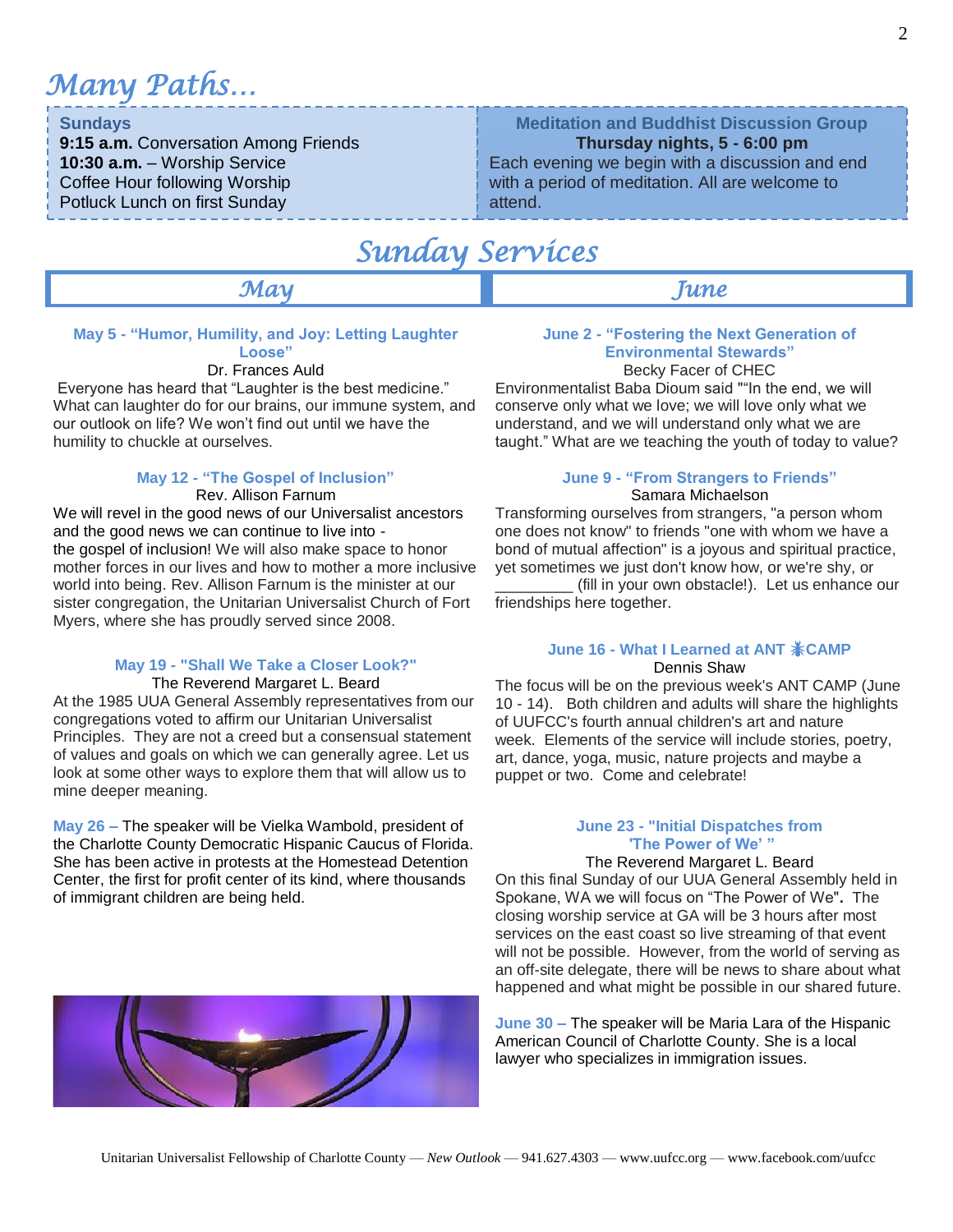## A Note from the Membership Coordinator Lynn Ritchie

Spring is alive and well here in Southwest Florida. The greenery becoming more lush and full, flowers in bloom, mating calls and hatchlings abound. And instead of feeling small and insignificant amid all this grandeur, I am thankful to feel that I am a thriving part of this incredible living ecosystem.

Seasonal changes are taking hold in our Fellowship too. Our snowbirds are off to other habitats, and our core community is preparing for summer's heat, humidity, and unpredictable storms. A Yard Sale, ANT Camp, ongoing preparation of worship services by our dedicated associates; the work continues… but at a bit more leisurely pace.

May all your journeys be safe and restorative and in tune with our natural world and personal biorhythms. I treasure being a part of this community, and whether I see you sooner or later; be well and have a wonderful summer.

Namaste, Lynn **Immigration Justice Betty Barriga** 

The UUFCC Immigration Justice Committee (IJC) has been busy! In early April, we held a fundraiser at Visani's Comedy Club and raised \$240.00. Thank you to everyone who supported our work and came to this fundraiser evening. This money, in addition to the allotted money from the Board, will pay for more "Welcome All" lawn signs, film discs (with copyright) for next season's November film series at the library, and supplies for our beginning citizenship application assistance program.

Partnering with like-minded groups in Charlotte County has become a priority of the Immigration Justice Committee. We have joined the Hispanic American Citizens of Charlotte County (HACCC) and with them are promoting and executing English as a Second Language training classes for future tutors. Two groups will soon complete the required 12-hour training classes and some volunteers are already at work with assigned learners. Certificates of completion were awarded on April 24<sup>th</sup> to all the volunteers who completed this training.

In addition, the IJC has engaged Sister Kelleher to begin training volunteers to assist documented noncitizens who want to move toward citizenship. Training will take place at the Fellowship on August 19th and 26<sup>th.</sup> The Sister is a retired attorney who spent more than 30 years in Immokalee counseling and representing immigrants and workers in that community (and on a pro bono basis). Once we have a group of trained volunteers, we will begin to work with clients and help move them toward citizenship. The summer meeting schedule for the IJC is: May 1st, June  $5<sup>th</sup>$ , no meetings in July, August  $7<sup>th</sup>$  and August 21<sup>st</sup>. Meetings are from 5PM – 6 PM at the Fellowship. All are welcomed.

Finally, we wish our chair, Betty Barriga *bon voyage* as she leaves with her mother to spend three months in her beloved homeland of Ecuador.

#### 3

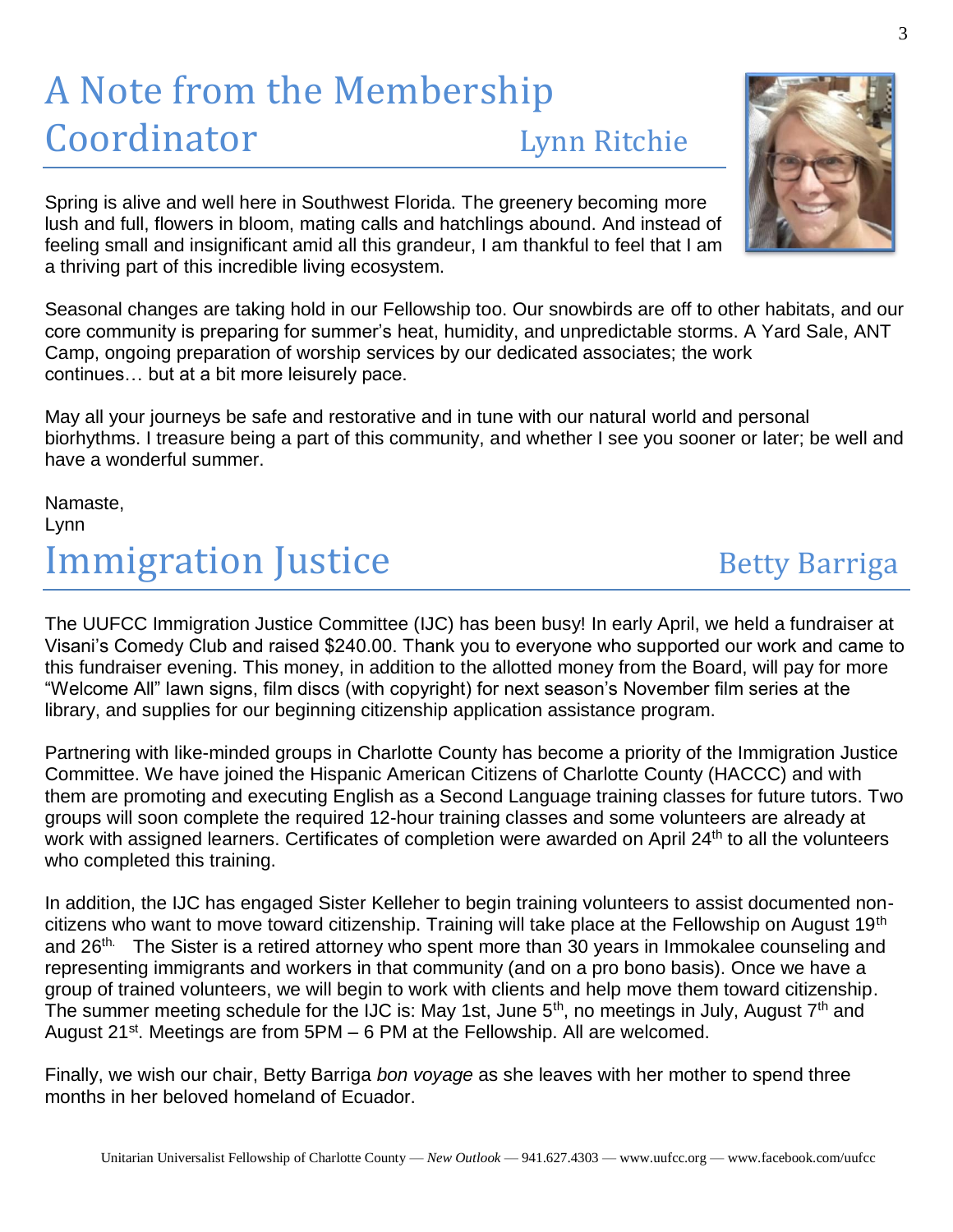## Ministerial Search Task Force Update

The Ministerial Search Task Force is still working hard on your behalf to find the best minister "out there"" and bring them "in here". We have developed an advertisement which will appear in the Spring edition of UUWorld magazine. At least 2 of our members will be attending General Assembly in late June and will be networking for viable candidates if the position has not been filled by then. As the search process continues, we will likely receive new candidates to review. We have one new one that we are reviewing now and will in all likelihood receive more applicants in the days to come. Please be assured, we take our mandate seriously and are doing our best on behalf of UUFCC.

The members of the search committee are more than willing to discuss the process with you at any time. Please feel free to contact us with any cares or concerns.

Ginger Abraham [gm54uu@gmail.com](mailto:gm54uu@gmail.com) 941-204-4067 Sue Burgess [suea222@yahoo.com](mailto:suea222@yahoo.com) 941-235-2150 Joseph Fenty [jmfenty@gmail.com](mailto:jmfenty@gmail.com) 941-286-7876 Linda Himes [himes.music@comcast.net](mailto:himes.music@comcast.net) 941-456-0163 Gudrun Matthaus [gmatthaus@gmail.com](mailto:gmatthaus@gmail.com) 941-286-7503 Robert Moran [robertmoran70@gmail.com](mailto:robertmoran70@gmail.com) 941-380-8648 Mary Jane Williams [maryjanewms@comcast.net](mailto:maryjanewms@comcast.net) 941-223-4739

### UUE News

The Unitarian Universalist Endowment Society of Charlotte County Florida (UUE) held its annual meeting on April 8<sup>th</sup> at South Port Square. UUE Society members are UUFCC members and friends who have made financial contributions in honor or in memory of those who have passed or in support of Endowment objectives.

An overview of the UUE Trustees year-long turnover from the leadership of Mary Holly Allison and Robert Hansman to a new five-person trustee board was provided by Stephanie Garrett. This included financial authorization signature changes, the assignment of specific duties among the new trustees recently elected at the UUFCC annual meeting and a focus on written policies and procedures which are in the developmental stages. Handouts included the UUE Annual report and a Q &A brochure, and the form to be submitted for financial requests from the UUE. The latter is to be submitted to the UUFCC board for endorsement prior to being forwarded to the UUE for consideration.

Trustee Jack Osbourne summarized our current financial status which remains healthy given the level of our support of the Fellowship operating budget during the last fiscal year, which is not a primary purpose of Endowment funds. It was emphasized that UUE objectives are always about growth of the denomination, membership expansion and providing for religious and social influence in accordance with UU principles. UUE contributions are invested in socially responsible endeavors via the UUA Boston general endowment fund. A special thank you goes to South Port resident Laura Flachs, UUFCC member and UUE Society member, who served as our sponsor allowing us to utilize their facility.

### **Contributions to the UUE during the month of April**

Dennis Shaw in memory of Bill Wharton Maureen Peters in memory of Annie Shea Ross Tom and Cheryl Deuley for general support of the UUE

These gifts are greatly appreciated.

#### **UUE Trustees** Kenneth Brennen, Stephanie Garrett, Mary Howard, Jack Osbourne, Delmar **Wooden**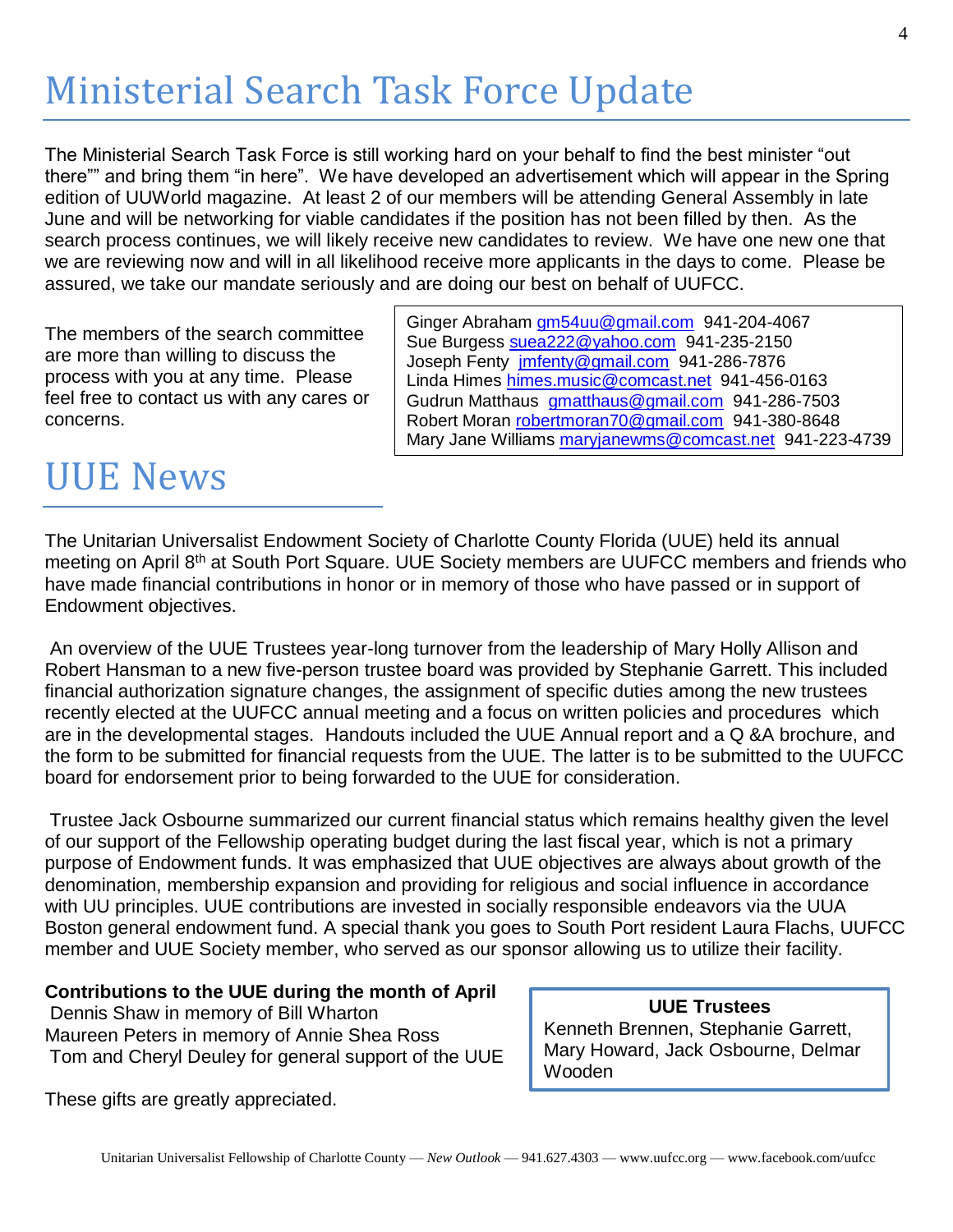## Auction Report Fred Parmenter

On the auction web site, www.uufcc.net, there are a number of new reports.

You can see items that you bought or donated by clicking on the menu item **MyStuff > Results**.

You can view what items sold, how much they sold for, and who won them by clicking on the menu item **Auction > Booklet.**

The financial statement is available at **Auction > Reports**.

Also at **Auction > Reports** you can see how this year's auction compares with last year's auction, the results of which are duplicated below:

| Category            | 2018  | 2019   |                |
|---------------------|-------|--------|----------------|
| <b>Tickets</b>      | 108   | 105    |                |
| <b>Members</b>      | 76    | 68     | $(%$ (%22 new) |
| Guests              | 32    | 37     |                |
| Donors              | 40    | 34     | $(%$ (%47 new) |
| Winners             | 67    | 54     | $(%$ (%24 new) |
|                     |       |        |                |
| Items sold          | 89    | 65     |                |
| Live                | 48    | 36     |                |
| Silent              | 41    | 29     |                |
|                     |       |        |                |
| Avg bid (all items) | \$32  | \$38   |                |
| Live items          | \$32  | \$40   |                |
| Silent items        | \$33  | \$31   |                |
|                     |       |        |                |
| <b>Best item</b>    | \$400 | \$1000 |                |
| ltems unsold        | 7     | 3      |                |

Total of all bids \$6150 \$6219

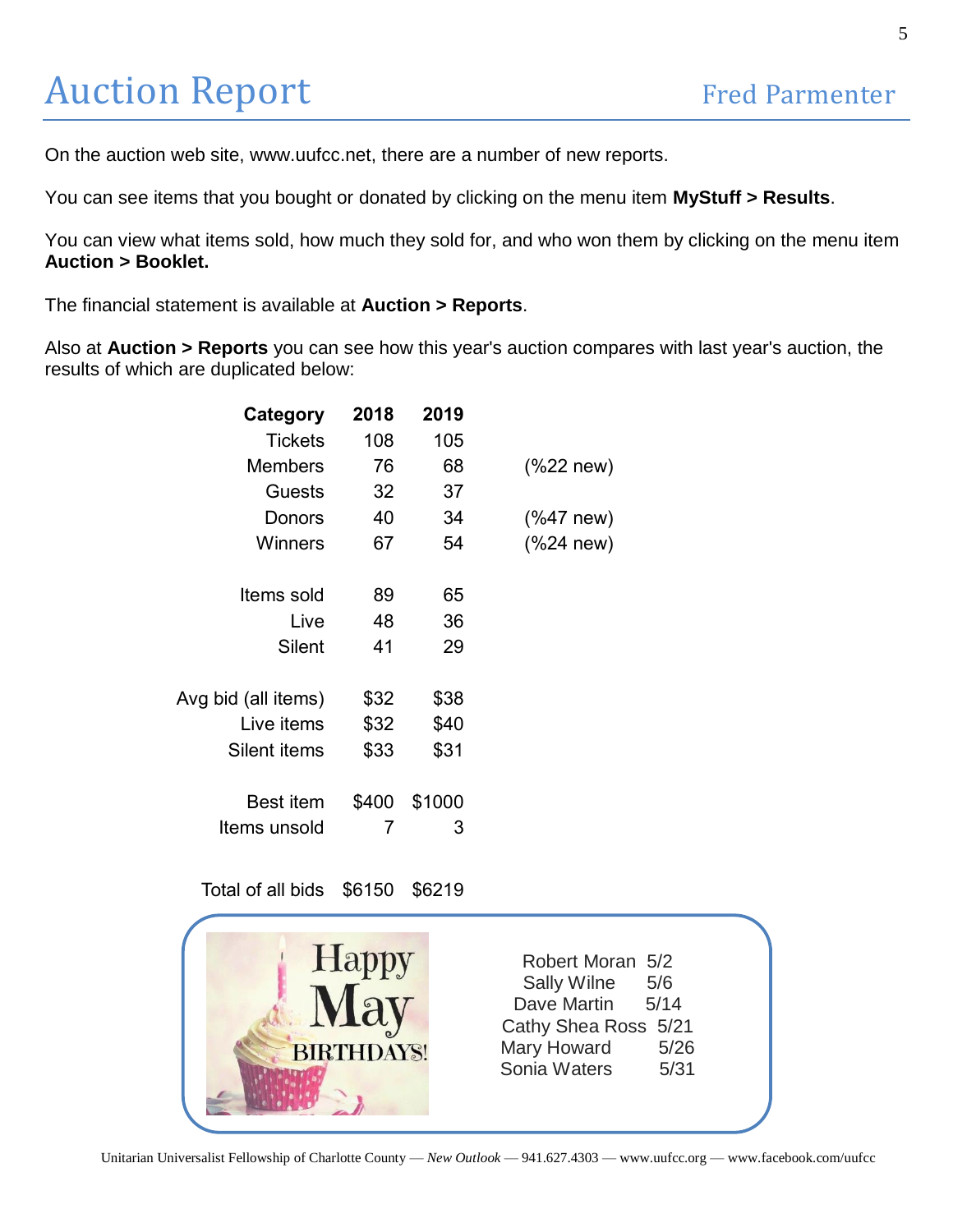### Book Group

The Book Group meets at the UUFCC on the last Wednesday of the month October through May at 1:30 p.m. except for the November and December discussions which are combined and held on a date to be determined. For further information contact Mary Jane Williams [maryjanewms@comcast.net.](mailto:maryjanewms@comcast.net)

All are welcome to attend and suggestions for future discussions are welcome. Please keep in mind that we try to keep the price down for books that need to be purchased by discussion participants. The availability of inexpensive used copies is frequently a consideration.

If you would like to receive email notifications of future book choices and meeting reminders, please contact Mary Jane and you will be added to the group email list.

#### **Book selections for May and June:**



#### **May 30** *Montana 1948* **by Larry Watson (fiction)**

"From the summer of my twelfth year I carry a series of images more vivid and lasting than any others of my boyhood and indelible beyond all attempts the years make to erase or fade them…" So begins David Hayden's story of what happened in Montana in 1948. The events of that cataclysmic summer permanently alter twelve-year-old David's understanding of his family: his father, a small-town sheriff; his remarkably strong mother; David's uncle Frank, a war hero and respected doctor; and the Haydens' Sioux housekeeper, Marie Little Soldier, whose revelations turn the family's life upside down as she relates how Frank has been molesting his female Indian patients. As their story unravels around David, he learns that truth is not what one believes it to be, that power is abused, and that sometimes one has to choose between family loyalty and justice.

#### **June 27** *The Negotiator* **by George Mitchell (memoir)**

Told with wit, frankness, and a style all his own, Senator Mitchell's memoir reveals many insights into the art of negotiation. Mitchell looks back at his adventures in law and politics—including instrumental work on clean air and water legislation, the Iran-Contra hearings, and healthcare reform—as well as life after the Senate, from leading the successful Northern Ireland peace process, to serving as chairman of The Walt Disney Company, to heading investigations into the use of steroids in baseball and unethical activity surrounding the Olympic Games. Through it all, Senator Mitchell's incredible stories—some hilarious, others tragic, all revealing—offer invaluable insights into critical moments in the last half-century of business, law, and politics, both domestic and international.

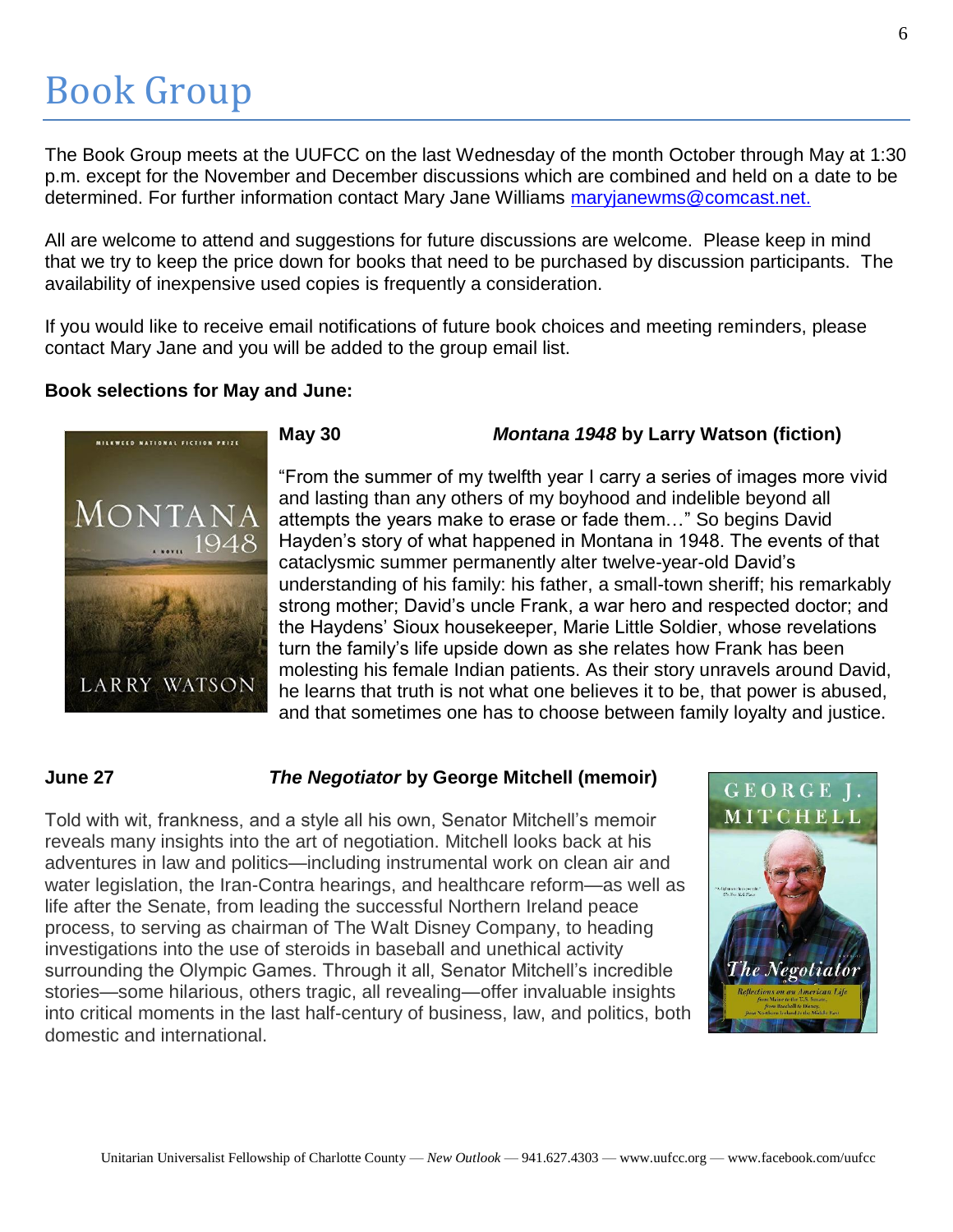## Art on the Wall

The Portrait Studio Group are exhibiting a selection of their portraits during the months of April and May at the Unitarian Universalist Gallery. The art pieces, many done during a 3-hour studio at the Visual Art Center in Punta Gorda, vary stylistically and are rendered in a variety of mediums. Also on exhibit are natural and creative pine needle baskets and painted gourds crafted by Sandy O'Grady.



### In the Community

The Blanchard House Museum of African American History and Culture of Charlotte County, 406 Dr. Martin Luther King Jr. Blvd in Punta Gorda, will hold its annual Emancipation Day Program on Saturday, May 18, 10-1:00.

The Emancipation Proclamation will be read. Our children will present the skit "Dreaming of Freedom" and recite freedom poems. The winners of the "Once Upon A Time" book writing contest, sponsored by St. Mark Desserts, will be announced. Refreshments will be served.



Please join us and the children in celebrating Emancipation Day. Information: 941-575-7518.

### Conscious Dance – Continued by Popular Demand



It's not too late to join the fun – two more sessions have been added. Come on and dance your heart out on May 7 and May 21 at 4:30 pm.